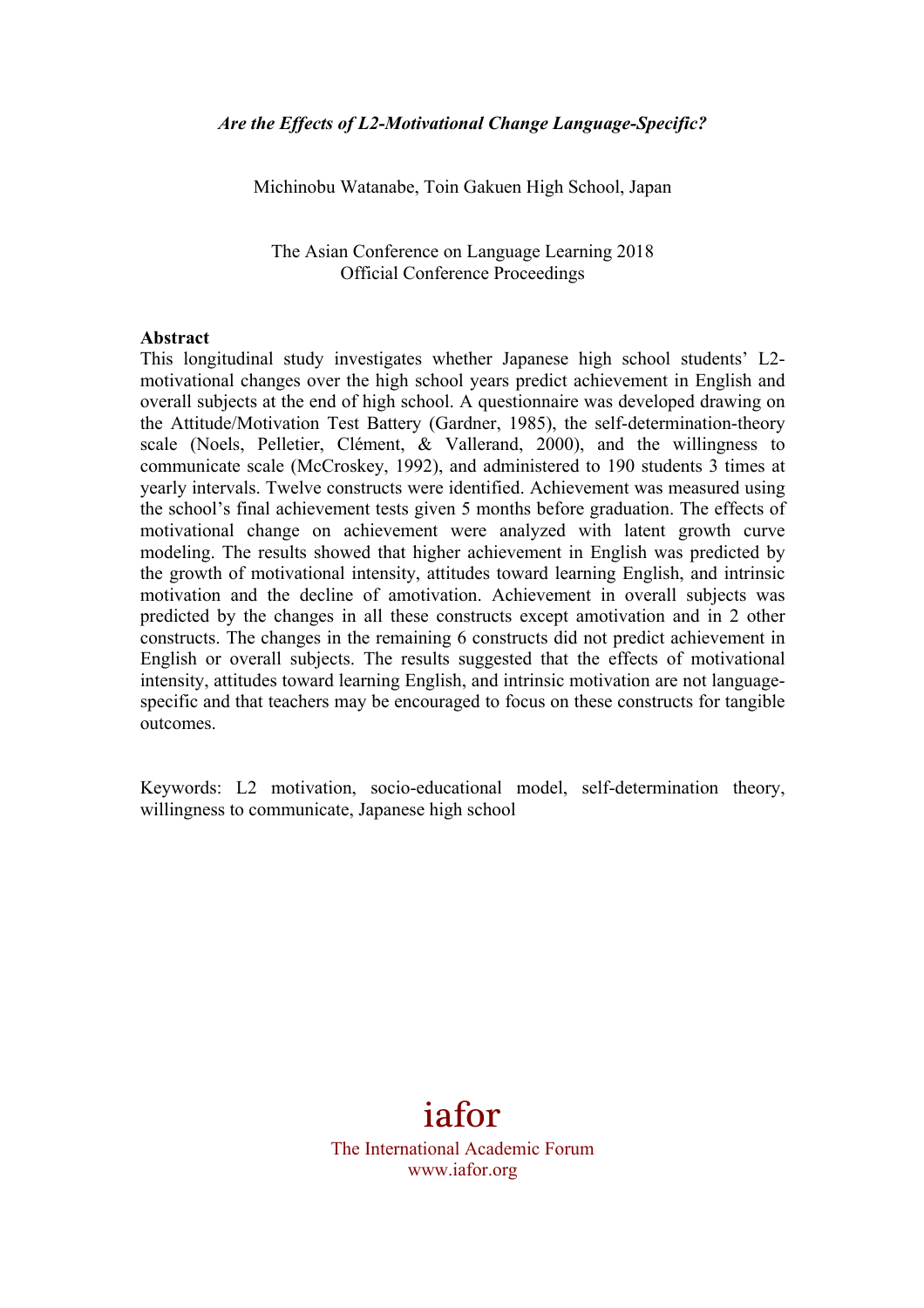### **Introduction**

This paper extends the author's (Watanabe, 2017) ACLL presentation/proceedings. Watanabe investigated Japanese high school students' L2-motivational changes over the high school years and showed that their L2-motivation consists of multiple constructs and that the growth/decline of some constructs over the high school years predicted achievement in English at the end of high school. Considering the growing importance of integrated (interdisciplinary) studies in elementary/secondary education (e.g., the Japanese Ministry of Education, Culture, Sports, Science and Technology; MEXT, 2013), the effects of L2-motivational change on achievement in overall subjects should also be investigated. If the growth/decline of a construct predicts achievement in both English and overall subjects, teachers will have additional grounds to focus on the construct.

### **Literature Review**

This study draws on three theoretical models, which have been used in the Japanese context and are provided with established instruments to measure their constructs.

Gardner (1985) developed the socio-educational model of L2 acquisition based on research in Canada. The latest version of the model (Figure 1; Gardner, 2010) includes the following constructs. Integrativeness refers to the learner's will to interact with the native speakers of the L2; it is measured by integrative orientation, interest in foreign languages, and attitudes toward native speakers of the L2. Attitudes to the learning situation reflect the learner's attitudes to the teacher and the class. Instrumentality represents the pragmatic value of learning the L2. Motivation refers to the driving force; it comprises motivational intensity, desire to learn the L2, and attitudes toward learning the L2. Language anxiety reflects the learner's apprehension. According to Gardner's (2010) hypothesis, motivation, language anxiety, and aptitude can have a direct effect on L2 achievement, whereas integrativeness, attitudes to the learning situation, and instrumentality can exert an indirect effect on L2 achievement via motivation (The broken arrow from instrumentality to motivation indicates the instability of the effect). Gardner (1985) developed the Attitude/Motivation Test Battery (AMTB) to measure these constructs.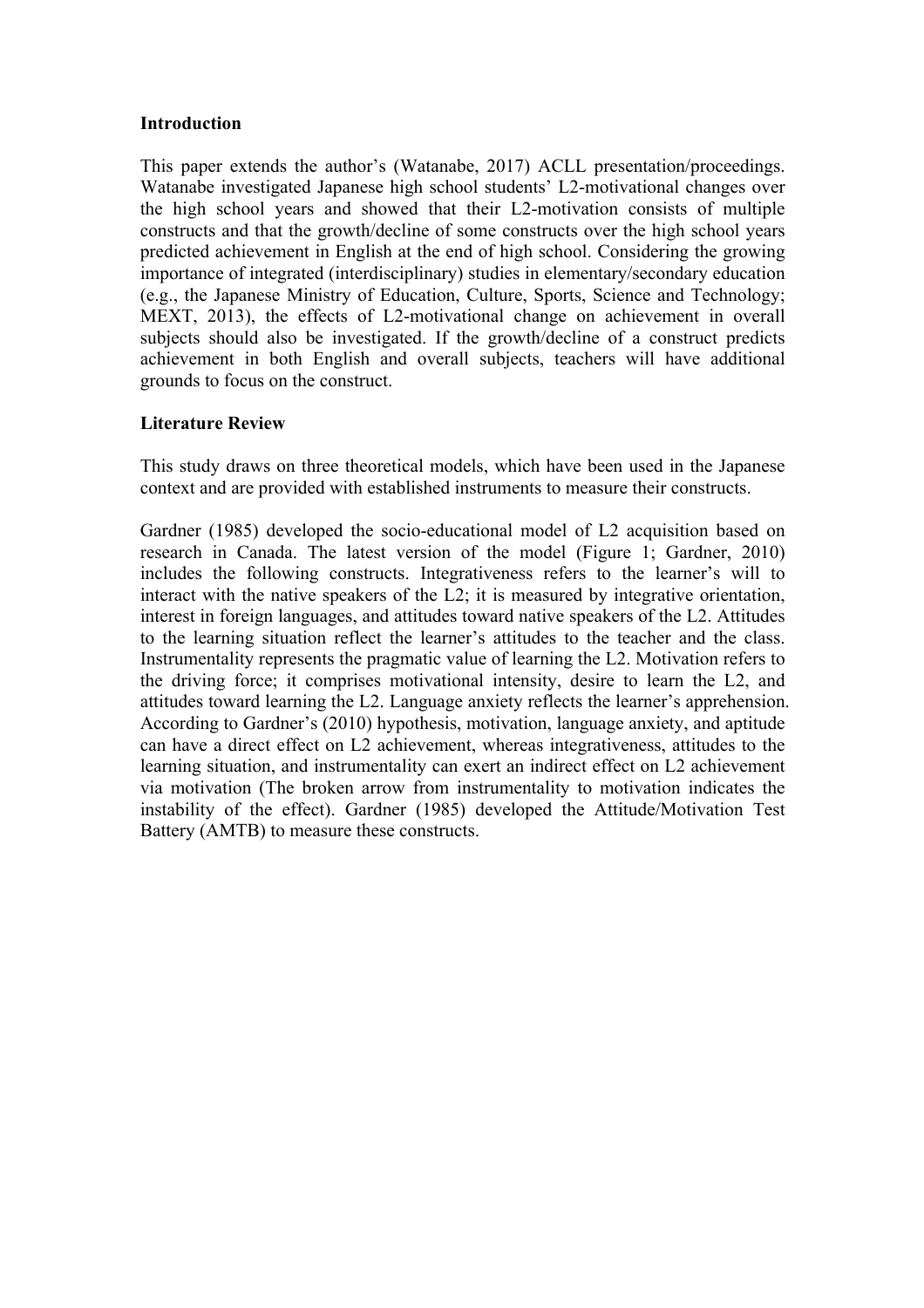

Figure 1. The socio-educational model, re-created from Gardner (2010, p. 88). IO  $=$  integrative orientation; IFL  $=$  interest in foreign languages; AFC  $=$  attitudes toward French Canadians;  $MI =$  motivational intensity;  $DESIRE =$  desire to learn French; ALF = attitudes toward learning French; INS = instrumental orientation.

Noels and colleagues (e.g., Noels, Clément, & Pelletier, 1999) introduced selfdetermination theory (SDT; Deci & Ryan, 1985) into the L2 motivation field. SDT concerns amotivation (i.e., lack of motivation to act), extrinsic motivation (i.e., motivation to act in order to obtain separable outcome), and intrinsic motivation (i.e., inherent motivation to act) on a hypothesized continuum. Extrinsic motivation is categorized into four regulations based on the extent to which it is externally motivated. External regulation, the most externally motivated form, is propelled by a demand or reward from outside the self. Introjected regulation, which entails an intake of a regulation but not a complete intake as one's own, refers to behaviors conducted to avoid guilt or anxiety or to uplift one's ego. Identified regulation refers to cases where one consciously conducts an activity that agrees with a personally important goal. Integrated regulation, the least externally motivated form, refers to cases in which the activity agrees with one's other goals, beliefs, and activities, so that conducting the activity expresses the self. SDT claims that external regulation can be internalized over time: It can change into a less externally motivated form of extrinsic motivation (i.e., introjected, identified, or integrated regulation). Noels, Pelletier, Clément, and Vallerand (2000) developed an instrument to assess these components of SDT in L2 learning.

McCroskey and Richmond (1985) conceptualized willingness to communicate (WTC) with reference to the first language as the probability of a person's engaging in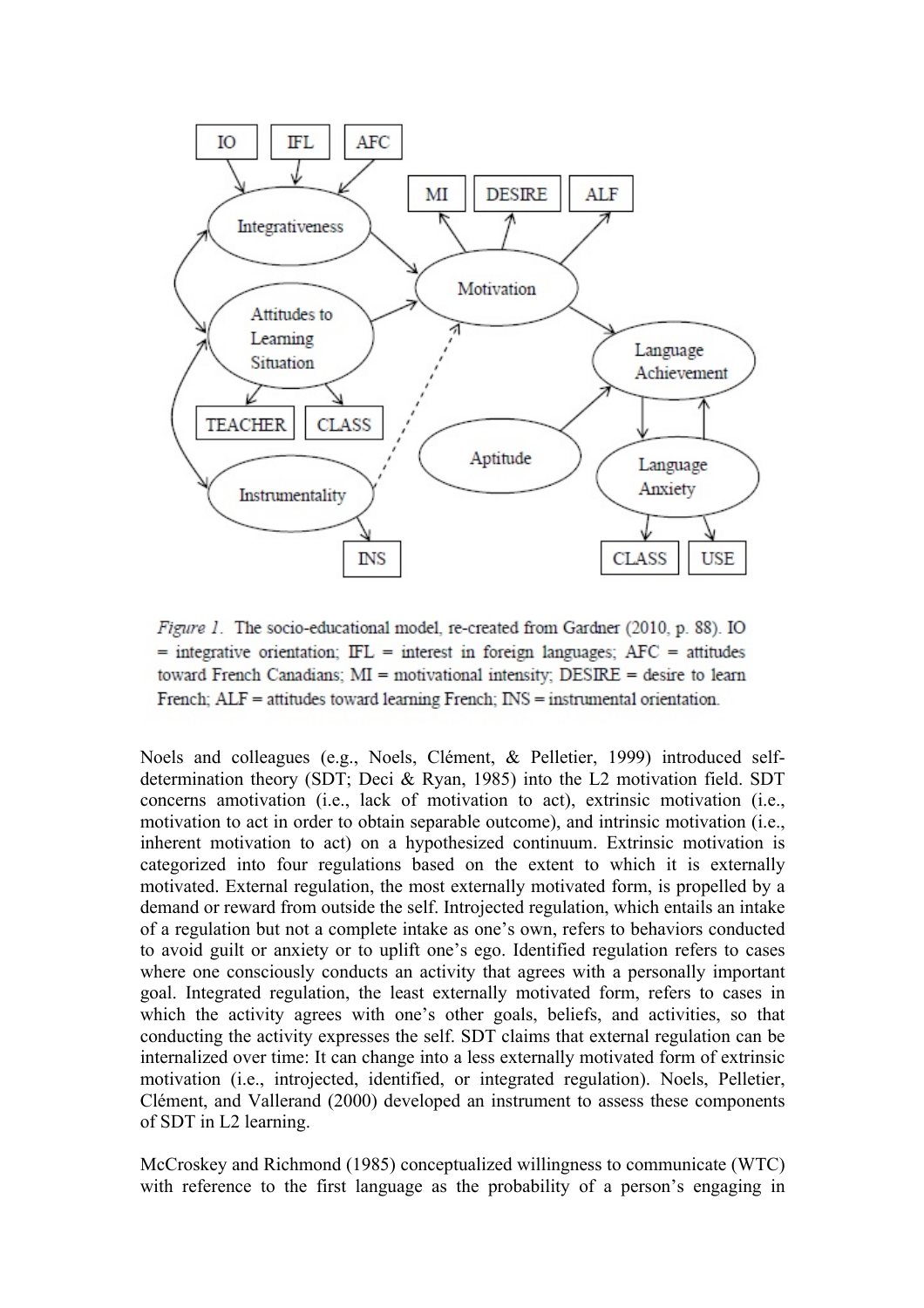communication when free to do so. McCroskey (1992) developed a scale to measure WTC. MacIntyre and colleagues (e.g., MacIntyre & Charos, 1996) started using WTC in L2 studies.

Regarding the effects of L2 motivation on achievement, Gardner (2010; Figure 1) hypothesized on the direct and indirect effects of various L2 motivational constructs on L2 achievement, using structural equation modeling and bivariate correlations. Watanabe (2017) showed that the growth of motivational intensity, attitudes toward learning English, and intrinsic motivation and the decline of amotivation over the high school years predicted higher achievement in English at the end of high school, using latent growth curve modeling. However, achievement in the literature was confined to L2 achievement. Considering that Japanese high school students are required to take integrated studies (MEXT, 2009), in which they conduct research on a topic of their choice beyond subject boundaries, the effects of their L2 motivational change on achievement in overall subjects should also be investigated.

# **Research Question**

Do Japanese high school students' L2-motivational changes over the high school years predict achievement in English and overall subjects at the end of high school?

### **Method**

### **Participants**

The participants were 190 students at a private boys' school in eastern Japan. Due to absenteeism and attrition, 185, 173, and 172 of them answered the questionnaire in the first, second, and third years of high school, respectively. Because the participants had all passed the school's competitive entrance examination and intended to proceed to university, their English proficiency (early intermediate) and their academic ability in general were above the national average.

### **Instrumentation**

A questionnaire (see Appendix) was developed based on Gardner's (1985) AMTB, Noels et al.'s (2000) SDT scale, and McCroskey's (1992) WTC scale. Most items in the questionnaire were the same as the original items. However, some items were reworded or added anew in accordance with the Japanese context, while the characteristic quality of the variables was maintained.

The AMTB section (35 items) was designed to measure eight variables: integrative orientation (IO), interest in foreign languages (IFL), attitudes toward native English speakers (ANES), motivational intensity (MI), desire to learn English (DLE), attitudes toward learning English (ALE), instrumental orientation (INST), and language class anxiety (ANX). The MI and the DLE items were three-choice items as in Gardner's (1985) AMTB. A 5-point Likert scale (1 = *disagree*, 2 = *slightly disagree*, 3 = *neutral*,  $4 =$  *slightly agree*, and  $5 =$  *agree*) was used for the other items, whereas a 7-point Likert scale was used in his AMTB, to reduce the cognitive burden on the participants.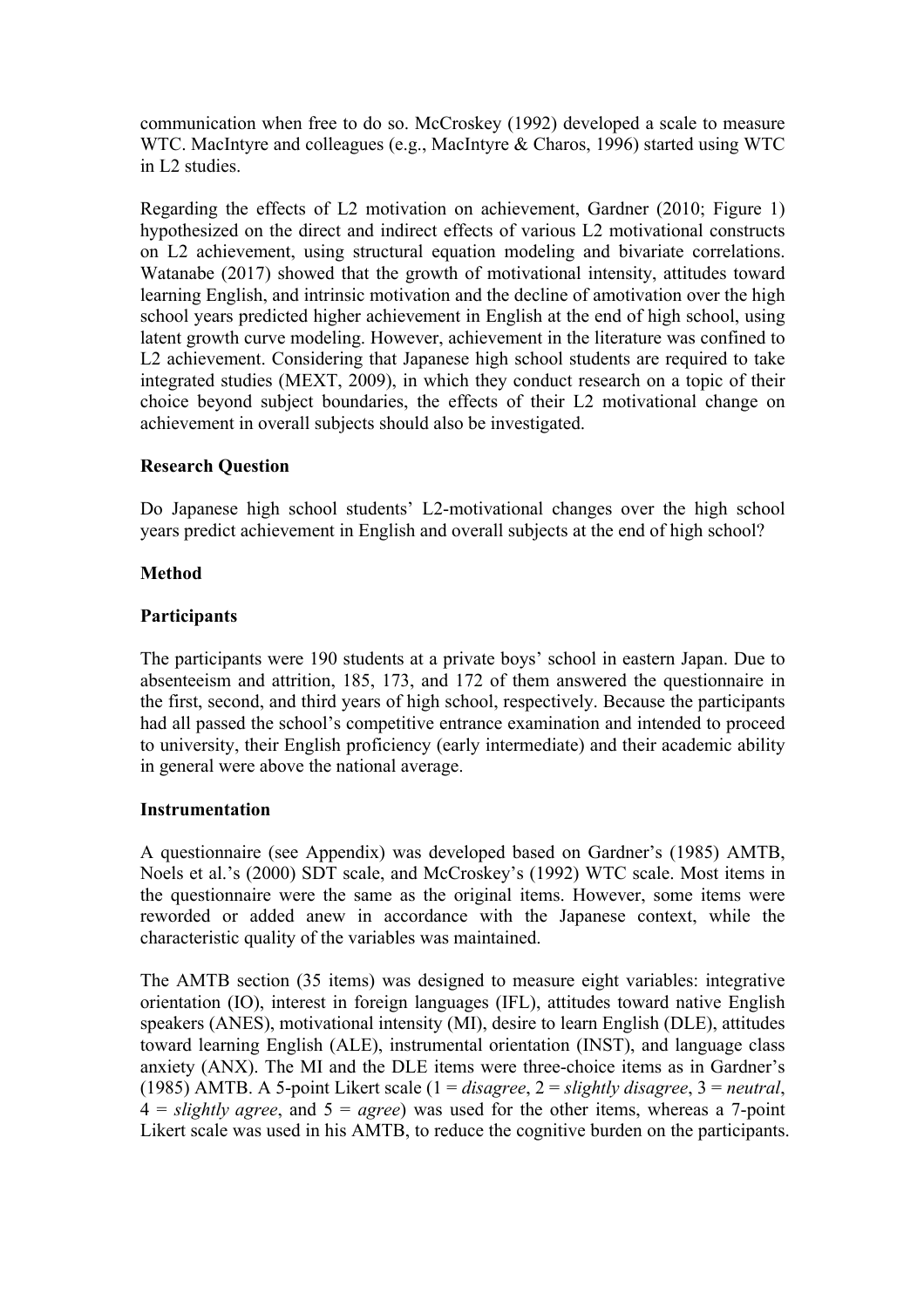The SDT section (18 items) was designed to measure four variables: amotivation (AMOT), external regulation (ER), introjected/identified regulation (IIR), and intrinsic motivation (IM). Introjected and identified regulations were not distinguished because the distinction is subtle in practice: Students who study English to pursue a personally important goal (identified regulation) may also study it to avoid guilt or anxiety or to uplift their ego (introjected regulation) with their goal as a backdrop. In line with SDT's claim that ER can be internalized over time, IIR was viewed as an internalized form of ER. The same 5-point Likert scale as used in the AMTB section was used.

The WTC section (19 items) was designed to measure WTC. Seven items (items 54, 55, 59, 62, 65, 68, and 70) were fillers. The remaining 12 legitimate items were combinations of four situations (speaking in a dyad, speaking in a group of about five people, speaking in a meeting of about 10 people, and speaking in public to a group of about 30 people) and three types of receivers (strangers, acquaintances, and friends). Thus, the legitimate items represent 12 contexts: 4 (situations) x 3 (types of receivers). The participants were instructed to imagine that they were living in an Englishspeaking country and indicate the percentage of times they would choose to communicate in English in each context when free to do so.

A Japanese translation of the questionnaire was administered to the participants with the school principal's permission 1 month after the beginning of the first, second, and third years of high school (Time 1, Time 2, and Time 3, respectively) during a homeroom hour.

## **Achievement**

Achievement was measured by the participants' scores on the final high school achievement tests given 5 months before graduation. Many teachers used past university-entrance-examination questions to make these tests. As the participants entered this private school mainly to prepare for university entrance examinations, their scores on these tests were considered to be appropriate measures of their achievement. The participants' raw scores were converted into *T* scores (standardized). <sup>1</sup> Achievement in overall subjects was measured by their *T* scores on five subjects: Japanese, math, English, social studies, and science.

# **Data Analysis**

First, the constructs that the variables in the questionnaire were expected to measure were validated with the Rasch rating scale model (Rasch, 1960), using WINSTEPS 3.68.2 (Linacre & Wright, 2009). A Rasch analysis of item fit and a Rasch PCA of item residuals was performed on each construct. The validation was carried out by ensuring acceptable item fit to the Rasch model and ensuring that each construct was acceptably unidimensional. The results indicated that one motivational intensity item (item 44) and two introjected/identified regulation items (items 35 and 36) did not measure the constructs these items were expected to measure. These items were deleted from further analysis. As integrative orientation (IO), interest in foreign languages (IFL), and attitudes toward native English speakers (ANES) are hypothesized to measure integrativeness in Gardner's (2010) model (Figure 1), the IO, IFL, and ANES items were analyzed together. The results showed that the IO and IFL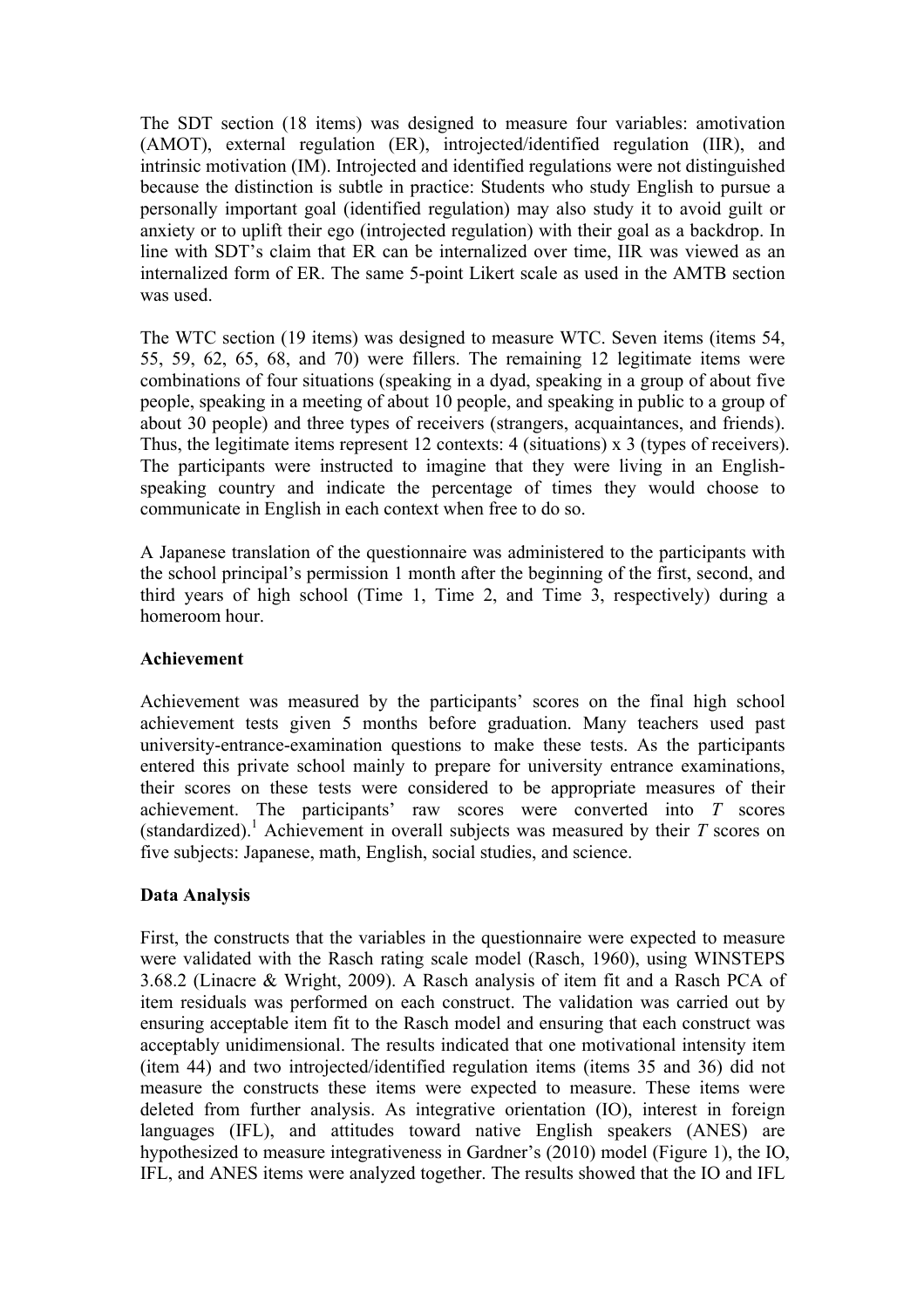items measured one construct, whereas the ANES items measured another. The participants might have perceived the IO and IFL items as more abstract, whereas they might have found the ANES items easier to relate to because they had been taught by native English-speaking teachers. Hence, IO and IFL were separated from ANES and clustered together. External regulation (ER) and instrumental orientation (INST) belong to different theoretical models. However, instrumental reasons originate from outside the self and, therefore, are naturally considered to be external regulations. Indeed, the ER and the INST items are similar: Both items include reference to university entrance examinations and good jobs in the future. Thus, the ER and INST items were analyzed together. The results indicated that one INST item (item 13) did not measure the same construct as the other items. This item was deleted from further analysis, and ER and INST were clustered together. The WTC scale was designed to measure one construct. However, the results of the Rasch analysis indicated that it measured two distinctive constructs. Following the examination of its items, it was decided that eight items measured WTC with friends and acquaintances and four items measured WTC with strangers. As a result, 12 fundamentally unidimensional constructs were identified across the three waves of data: Integrative Orientation + Interest in Foreign Languages  $(IO + IFL)$ , Attitudes Toward Native English Speakers (ANES), Motivational Intensity (MI), Desire to Learn English (DLE), Attitudes Toward Learning English (ALE), Language Class Anxiety (ANX), Amotivation (AMOT), External Regulation + Instrumental Orientation (ER + INST), Introjected/Identified Regulation (IIR), Intrinsic Motivation (IM), Willingness to Communicate with Friends and Acquaintances (WTCFA), and Willingness to Communicate with Strangers (WTCS).

Next, the participants' raw scores from the questionnaire were converted into interval Rasch person measures: A person measure was given to each participant for each construct for each measurement time.

Finally, to evaluate the effects of motivational change on achievement, the participants' questionnaire data and their test scores were analyzed with latent growth curve modeling involving sequelae of change, using EQS version 6.1 (Bentler & Wu, 2007). Figure 2 shows one of the models (linear-growth model) used in this study for each construct. V1, V2, and V3 represent the participants' person measures for the construct at Times 1, 2, and 3, respectively; achievement represents their scores on the achievement tests. These four squares in the figure are observed variables. In the middle are two circles: They are latent variables, which are estimated. The intercept represents the participants' initial individual differences at Time 1; the slope represents the changes in those differences over the high school years between Time 1 and Time 3. In the model, achievement is hypothesized to be predicted by the intercept and the slope: The thick arrows from the intercept and the slope to achievement represent this hypothesis. The asterisks indicate that the parameters, which indicate the strength of the effect, are estimated.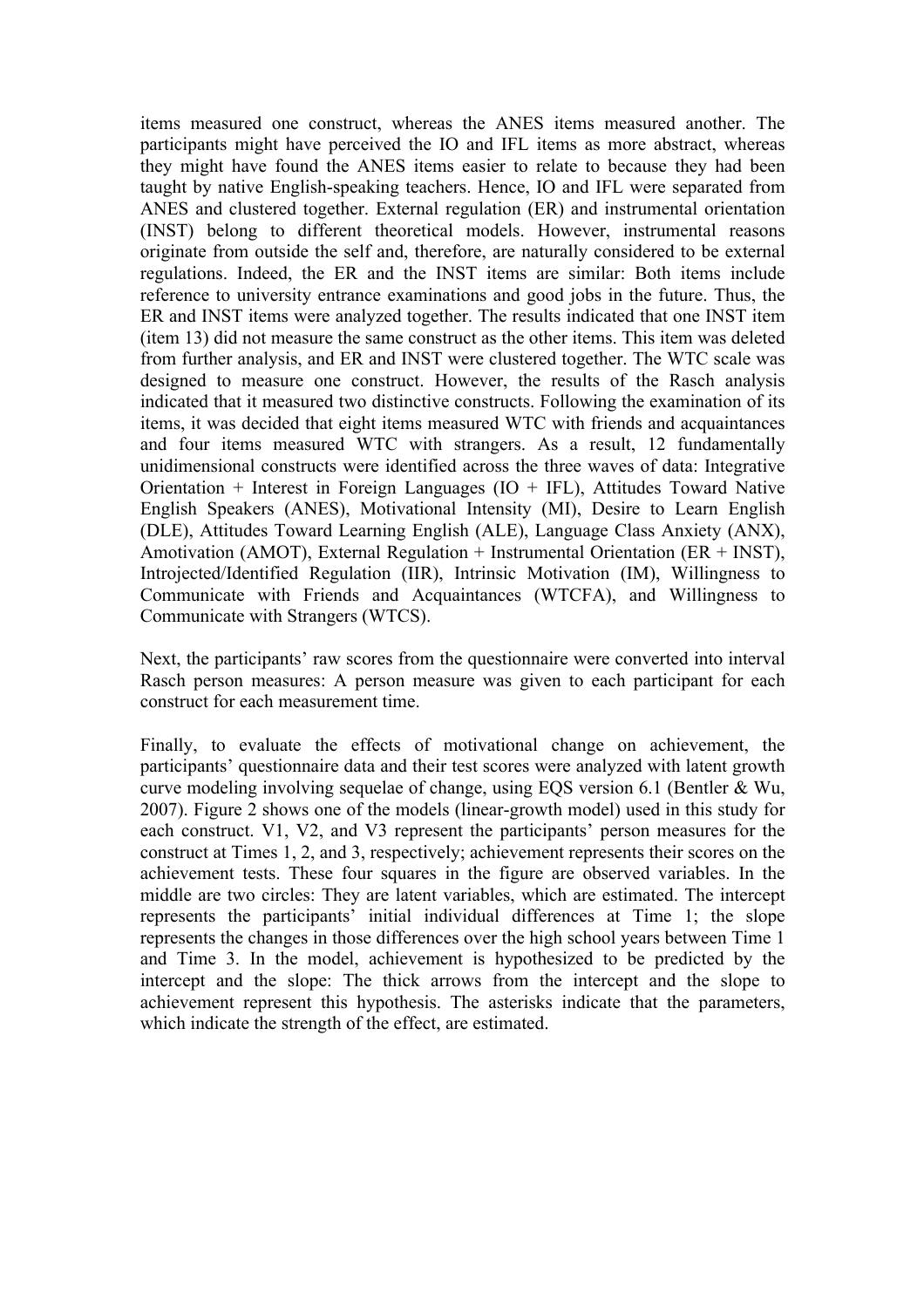

Figure 2. Representation of the linear-growth LGC model used in this study. V's  $=$  observed variables; D's  $=$  disturbances; E's  $=$  errors.

As shown in Figure 2, the factor loadings for the slope were set linearly at 0: 1: 2 originally. However, the growth rate that fits the data best might not always be linear. Thus, in addition to the linear-growth model, two non-linear models were made for each construct and tested for comparison. In the first model, the growth rate was set so that it reflected the construct's mean person measures at Times 1, 2, and  $3<sup>2</sup>$ . In the second model, the growth rate was set so that the *t* value for the slope  $\rightarrow$  achievement parameter was largest<sup>3</sup> (A  $t$  value greater than  $|1.96|$  indicates that the growth/decline of the construct predicts achievement). As a result, three models (one linear and two non-linear models) were obtained for each construct for each achievement (English or overall subjects), and the best-fitting model was selected. Goodness of fit was evaluated using the chi-square  $(\chi^2)$ , comparative fit index (CFI), and root mean square error of approximation (RMSEA).

### **Results**

Table 1 shows that higher achievement in English was predicted by the growth of Motivational Intensity (MI), Attitudes Toward Learning English (ALE), and Intrinsic Motivation (IM) and the decline of Amotivation (AMOT) (The negative parameter value for AMOT indicates that its decline predicted higher achievement). Table 2 shows that higher achievement in overall subjects was predicted by the growth of Integrative Orientation + Interest in Foreign Languages  $(IO + IFL)$ , Motivational Intensity (MI), Attitudes Toward Learning English (ALE), Introjected/Identified Regulation (IIR), and Intrinsic Motivation (IM). These results indicate that the effects of MI, ALE, and IM were not language-specific.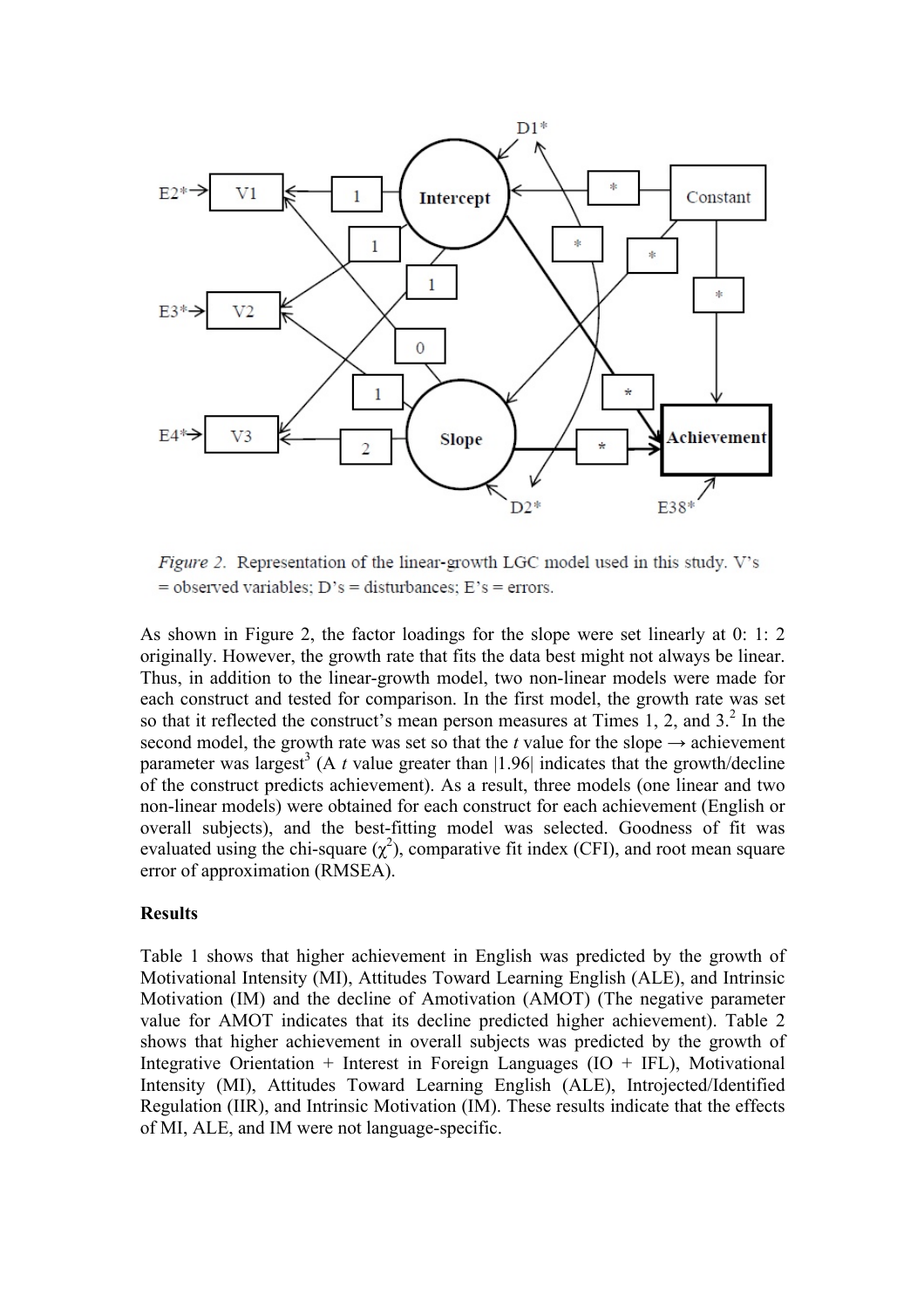| Predicting Achievement in English by the                                                                                                                                                                                                                                                                                                                                                                                                                                                                                                                                                                                          | Best-Fitting Models |                                                                                                                                                                                                   |                         |                                            |         |                                |                                                             |                 |                              |                                            |
|-----------------------------------------------------------------------------------------------------------------------------------------------------------------------------------------------------------------------------------------------------------------------------------------------------------------------------------------------------------------------------------------------------------------------------------------------------------------------------------------------------------------------------------------------------------------------------------------------------------------------------------|---------------------|---------------------------------------------------------------------------------------------------------------------------------------------------------------------------------------------------|-------------------------|--------------------------------------------|---------|--------------------------------|-------------------------------------------------------------|-----------------|------------------------------|--------------------------------------------|
|                                                                                                                                                                                                                                                                                                                                                                                                                                                                                                                                                                                                                                   | $Slope \rightarrow$ | Achievement                                                                                                                                                                                       |                         | Growth rate                                |         |                                |                                                             | Fit index       |                              |                                            |
| Construct                                                                                                                                                                                                                                                                                                                                                                                                                                                                                                                                                                                                                         | Parameter           | J                                                                                                                                                                                                 | $\frac{1}{\Box}$        | $\Gamma$ 2:                                | $\Xi$   | Ą                              |                                                             | p               | E                            | RMSEA                                      |
| $IO + IFL$                                                                                                                                                                                                                                                                                                                                                                                                                                                                                                                                                                                                                        | $\overline{5}$      | 1.76                                                                                                                                                                                              |                         |                                            | 2.00    | $\mathrel{\sim}$               | $\sim$                                                      | $\frac{4}{7}$   | S                            | $\overline{5}$                             |
| <b>ANES</b>                                                                                                                                                                                                                                                                                                                                                                                                                                                                                                                                                                                                                       | $\Xi$               | 1.62                                                                                                                                                                                              |                         |                                            | 1.53    | $\mathbf{\sim}$                | LL.                                                         | 89              | $\frac{8}{1}$                | 8                                          |
| ΣÏ                                                                                                                                                                                                                                                                                                                                                                                                                                                                                                                                                                                                                                | $\pm$               | $2.85*$                                                                                                                                                                                           |                         |                                            | 3.45    | $\sim$                         | 6.33                                                        | Z               | 6                            | $\frac{8}{18}$                             |
| DLE                                                                                                                                                                                                                                                                                                                                                                                                                                                                                                                                                                                                                               | $\frac{48}{3}$      | $-1.40$                                                                                                                                                                                           |                         |                                            | $-1.46$ | $\mathrel{\sim}$               | $\tilde{\omega}$                                            | 89              | $\mathcal{S}$                | 8                                          |
| <b>ALE</b>                                                                                                                                                                                                                                                                                                                                                                                                                                                                                                                                                                                                                        | $\overline{26}$     | $2.47*$                                                                                                                                                                                           |                         |                                            | 2.00    |                                | $\widetilde{90}$                                            | $80\,$          | S                            | $\rm\approx$                               |
| <b>ANX</b>                                                                                                                                                                                                                                                                                                                                                                                                                                                                                                                                                                                                                        | $-0.$               | $-0.5$                                                                                                                                                                                            |                         |                                            | 4.13    |                                | $\ddot{3}$                                                  | $\overline{84}$ | $\frac{8}{1}$                | $\mathsf{S}$                               |
| AMOT                                                                                                                                                                                                                                                                                                                                                                                                                                                                                                                                                                                                                              | $-39$               | $-2.52*$                                                                                                                                                                                          |                         |                                            | 1.17    |                                | 1.06                                                        | 59              | $\frac{1}{2}$                | $\Omega$                                   |
| $ER + INST$                                                                                                                                                                                                                                                                                                                                                                                                                                                                                                                                                                                                                       | $\overline{5}$      | $\overline{17}$                                                                                                                                                                                   |                         |                                            | $-13$   |                                | 50                                                          | $\frac{48}{5}$  | $\frac{8}{1}$                | $\infty$                                   |
| IIR                                                                                                                                                                                                                                                                                                                                                                                                                                                                                                                                                                                                                               | 18                  | 1.70                                                                                                                                                                                              |                         |                                            | 1.58    |                                | 2.78                                                        | 25              | $\overline{00}$              | $\infty$                                   |
| $\overline{\mathbf{M}}$                                                                                                                                                                                                                                                                                                                                                                                                                                                                                                                                                                                                           | 38                  | $3.04*$                                                                                                                                                                                           |                         |                                            | 1.87    |                                | 2.58                                                        | 28              | $\frac{1}{2}$                | $\infty$                                   |
| <b>WTCFA</b>                                                                                                                                                                                                                                                                                                                                                                                                                                                                                                                                                                                                                      | $-0$ .              | $-25$                                                                                                                                                                                             |                         |                                            | 1.63    |                                | $\overline{c}$                                              | $\mathcal{S}$   | 1.00                         | $\infty$                                   |
| WTCS                                                                                                                                                                                                                                                                                                                                                                                                                                                                                                                                                                                                                              | $\vec{a}$           | 56                                                                                                                                                                                                | .<br>ت                  |                                            | 1.35    | $\mathbf{\sim}$                | $\frac{15}{2}$                                              | 93              | 00.1                         | $\rm ^{\rm 8}$                             |
| regression $(\rightarrow)$ are presented in standardized form. A free parameter was added to the ALE and the ER + INST models based on the<br>Lagrange Multiplier test. $IO + IFL =$ Integrative Orientation + Interest in Foreign Languages; ANES = Attitudes Toward Native<br>English Speakers; MI = Motivational Intensity; DLE = Desire to Learn English; $ALE =$ Attitudes Toward Learning English; $ANX$<br>Language Class Anxiety; $AMOT =$ Amotivation;<br>Introjected/Identified Regulation; $IM =$<br>Note. The t values greater than [1.96] indi<br>Acquaintances; $WICS = Williamgress$ to<br>error of approximation. |                     | cate a parameter estimate that is significantly different from zero. Parameters estimated for<br>Communicate with Strangers; CFI<br>Intrinsic Motivation; WTCFA<br><b>INST</b><br>ER <sup>+</sup> | $\overline{\mathbf{I}}$ | External<br>$\mathsf{II}$<br>$\mathbf{  }$ |         | Regulation +<br>Willingness to | Communicate<br>comparative fit index; RMSEA<br>Instrumental |                 | with Friends<br>Orientation; | $=$ root mean square<br>and<br>$\mathbb H$ |

Table 1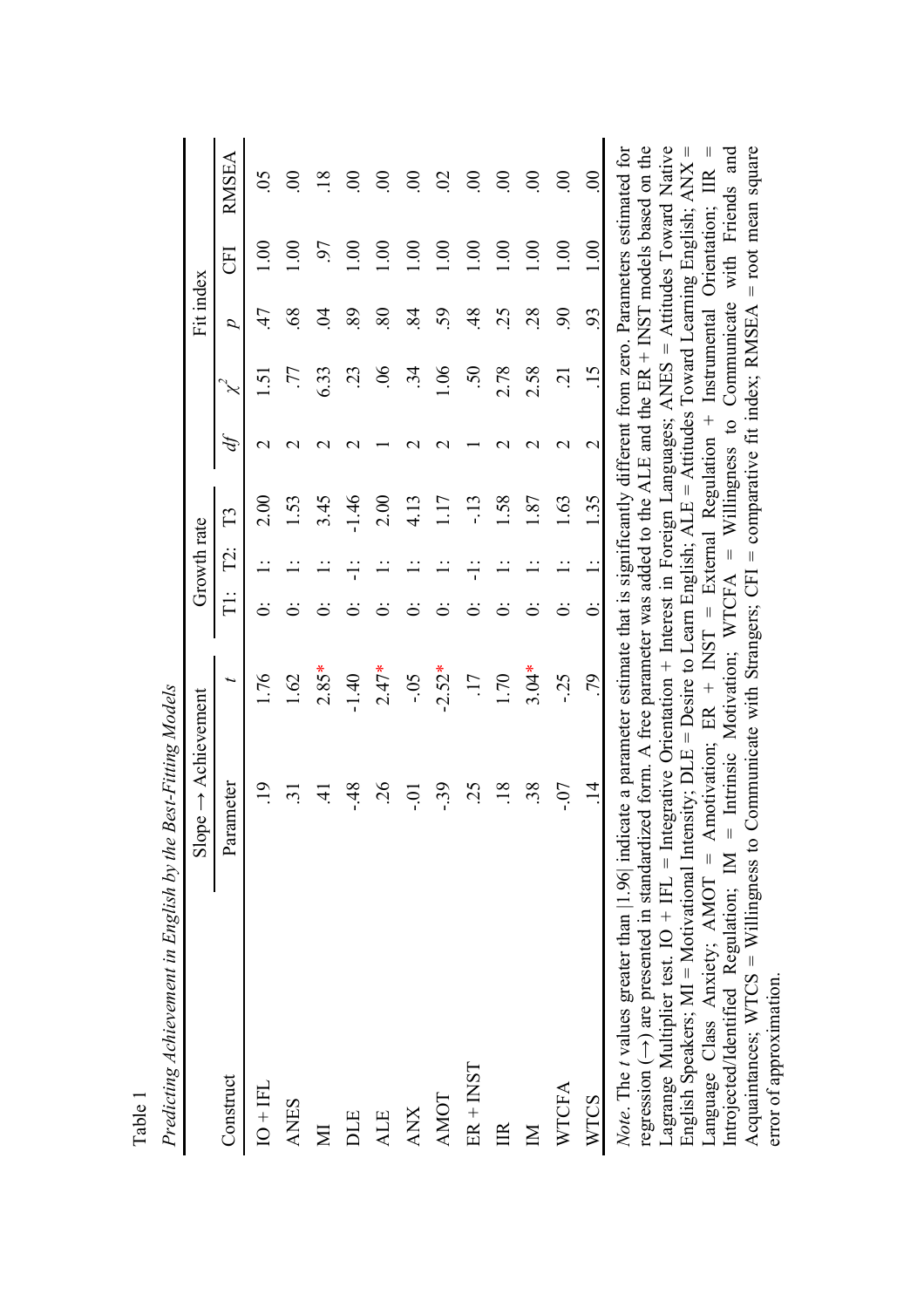|                                                                                                                                                                                                                                                                                                                                                                                                                     | $Slope \rightarrow Achievement$ |                                                                                                                                                                                                                                                                              |                  | Growth rate |            |                  |                          | Fit index     |               |                |
|---------------------------------------------------------------------------------------------------------------------------------------------------------------------------------------------------------------------------------------------------------------------------------------------------------------------------------------------------------------------------------------------------------------------|---------------------------------|------------------------------------------------------------------------------------------------------------------------------------------------------------------------------------------------------------------------------------------------------------------------------|------------------|-------------|------------|------------------|--------------------------|---------------|---------------|----------------|
| Construct                                                                                                                                                                                                                                                                                                                                                                                                           | ameter<br>Par                   | J                                                                                                                                                                                                                                                                            | $\frac{1}{\Box}$ | $\dot{\Xi}$ | $\Gamma$ 3 | $\hat{p}$        |                          | $\mathcal{L}$ | EE            | RMSEA          |
| $IO + F1$                                                                                                                                                                                                                                                                                                                                                                                                           | 28                              | $1.96*$                                                                                                                                                                                                                                                                      |                  |             | 232        | $\mathrel{\sim}$ |                          | 95            | $\frac{8}{1}$ | 8              |
| <b>ANES</b>                                                                                                                                                                                                                                                                                                                                                                                                         |                                 | 1.61                                                                                                                                                                                                                                                                         |                  |             | 1.61       | $\mathrel{\sim}$ | S,                       | ত<br>         | 00.1          | 8              |
| $\mathbb N$                                                                                                                                                                                                                                                                                                                                                                                                         | 28                              | $2.03*$                                                                                                                                                                                                                                                                      |                  |             | 3.55       |                  | 6.02                     | 65            | 6             | $\frac{8}{18}$ |
| DLE                                                                                                                                                                                                                                                                                                                                                                                                                 | $-46$                           | $-1.14$                                                                                                                                                                                                                                                                      |                  |             | 1.46       |                  | $\ddot{4}$               | ವ             | $\frac{8}{1}$ | $\mathbf{S}$   |
| <b>ALE</b>                                                                                                                                                                                                                                                                                                                                                                                                          | $\dot{z}$                       | $2.88*$                                                                                                                                                                                                                                                                      |                  |             | 1.32       |                  | $\ddot{6}$               | 97            | $\mathcal{S}$ | $\infty$       |
| <b>ANX</b>                                                                                                                                                                                                                                                                                                                                                                                                          | $\overline{18}$                 | $\tilde{\mathcal{S}}$                                                                                                                                                                                                                                                        |                  |             | 4.13       |                  | 2.80                     | 25            | $\mathcal{S}$ |                |
| <b>AMOT</b>                                                                                                                                                                                                                                                                                                                                                                                                         | $-29$                           | $-1.88$                                                                                                                                                                                                                                                                      |                  |             | 1.22       |                  | $\widetilde{\mathrm{S}}$ | 66            | $\frac{8}{1}$ | <u>ළ</u>       |
| $ER + NST$                                                                                                                                                                                                                                                                                                                                                                                                          | $\mathfrak{S}$                  | $\tilde{\mathcal{L}}$                                                                                                                                                                                                                                                        |                  |             | 2.00       |                  | $\hat{e}$                | $\vec{r}$     | 00.1          | $\infty$       |
| E                                                                                                                                                                                                                                                                                                                                                                                                                   | 27                              | $2.41*$                                                                                                                                                                                                                                                                      |                  |             | 1.57       |                  | 2.87                     | $\vec{c}$     | $\frac{8}{1}$ | S              |
| $\overline{\mathbf{M}}$                                                                                                                                                                                                                                                                                                                                                                                             | 32                              | $2.53*$                                                                                                                                                                                                                                                                      |                  |             | 061        |                  | 2.60                     | 27            | $\frac{8}{1}$ | $\mathbf{S}$   |
| <b>WTCFA</b>                                                                                                                                                                                                                                                                                                                                                                                                        | $\infty$                        | $\tilde{\mathcal{C}}$                                                                                                                                                                                                                                                        |                  |             | 6.94       | $\mathrel{\sim}$ | $\overline{0}$           | 57            | $\frac{0}{1}$ | S              |
| <b>WTCS</b>                                                                                                                                                                                                                                                                                                                                                                                                         | $\Xi$                           | 56                                                                                                                                                                                                                                                                           | ö                |             | 1.52       | $\mathbf 2$      | Sj                       | 89            | 1.00          | 8              |
| Note. The t values greater than [1.96] indicate a parameter estimate that is significantly different from zero. Parameters estimated for<br>regression $(-)$ are presented in standardized form. A free parameter was added to the ALE model based on the Lagrange Multiplier<br>test. IO + IFL = Integrative Orientation +<br>Motivational Intensity; $DLE =$ Desire to L<br>AMOT = Amotivation; $ER + INST = Ext$ |                                 | Interest in Foreign Languages; ANES = Attitudes Toward Native English Speakers; MI =<br>earn English; $ALE =$ Attitudes Toward Learning English; $ANX =$ Language Class Anxiety;<br>ernal Regulation + Instrumental Orientation; IIR = Introjected/Identified Regulation; IM |                  |             |            |                  |                          |               |               | $\mathsf{I}$   |

AMOT = Amotivation; ER + INST = External Regulation + Instrumental Orientation; IIR = Introjected/Identified Regulation; IM = Intrinsic Motivation; WTCFA = Willingness to Communicate with Friends and Acquaintances; WTCS = Willingness to

Communicate with Strangers;  $CFI = \text{comparative fit index}$ ; RMSEA = root mean square error of approximation.

Intrinsic Motivation; WTCFA = Willingness to Communicate with Friends and Acquaintances; WTCS = Willingness to Communicate with Strangers; CFI = comparative fit index; RMSEA = root mean square error of approximation.

Predicting Achievement in Overall Subjects by the Best-Fitting Models *Predicting Achievement in Overall Subjects by the Best-Fitting Models*

Table 2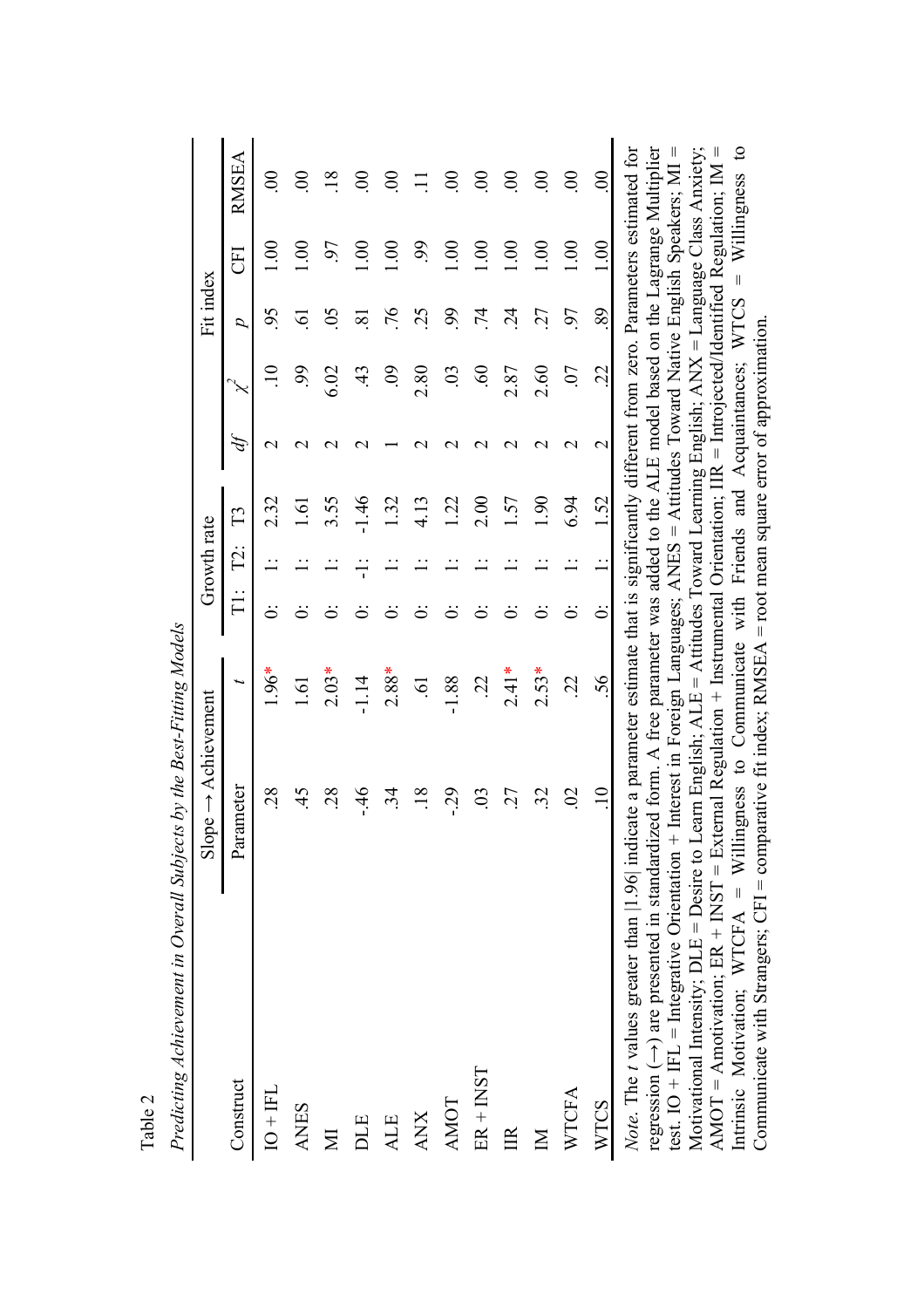## **Discussion**

Why were the effects of Motivational Intensity (MI), Attitudes Toward Learning English (ALE), and Intrinsic Motivation (IM) not language-specific? According to Gardner's (2010) model (Figure 1), MI and ALE are components of motivation. IM is not included in his model. However, IM fits into motivation because it concerns positive affect toward learning English. As MI, ALE, and IM are all components of motivation, which can influence L2 achievement directly, their effects on achievement in English accord with his model. In addition, MI, ALE, and IM represent students' behavior, attitudes, and inherent motivation toward learning English, respectively, which may be applicable to other subjects. The MI items include: "When it comes to English homework, I work very carefully, making sure I understand everything" (item 46); "After I get my English test back, I always correct my mistakes" (item 47). When students have such behavior toward learning English, they may have the same behavior toward learning other subjects as well. The ALE items include: "English is an important part of the school program" (item 21); "I plan to learn as much English as possible" (item 22). When students have these attitudes toward learning English, they may have similar attitudes toward learning other subjects, too. Students with IM, who enjoy obtaining new knowledge (items 26-27), accomplishing the challenging (items 28-29), and getting stimulated (items 30-31) when learning English, may also enjoy the same when learning other subjects. Although some individual differences may exist, this underlying universal nature of these constructs may explain their effects on achievement in overall subjects on the whole.

Integrative Orientation + Interest in Foreign Languages (IO + IFL) and Introjected/Identified Regulation (IIR) predicted achievement in overall subjects but not in English. Why not? According to Gardner's (2010) model (Figure 1), IO and IFL can influence L2 achievement indirectly via motivation. IIR is not included in his model. However, as IIR is a somewhat-internalized form of External Regulation + Instrumental Orientation, which corresponds to instrumental orientation in his model, IIR fits between instrumentality and motivation and can influence L2 achievement indirectly via motivation.<sup>4</sup> Perhaps, the growth of  $IO$  + IFL and IIR does not necessarily lead to higher motivation immediately. Thus, in this case, the effects of these constructs on achievement in English may not have materialized yet.

Amotivation predicted achievement in English but not in overall subjects. Amotivation is not included in Gardner's (2010) model. However, as Amotivation is the antithesis of motivation, it fits into motivation in his model although in the opposite way from its other components. As motivation can influence L2 achievement directly, the prediction of achievement in English by Amotivation agrees with his model. On the other hand, Amotivation may be English-specific. The Amotivation items include: "I feel I am wasting my time in studying English" (item 41); "I wouldn't make progress in English even if I tried hard" (item 42). Affect represented by these items may not extend beyond the subject.

# **Conclusion**

This study investigated the effects of Japanese high school students' L2-motivational change on achievement. The results showed that the growth of Motivational Intensity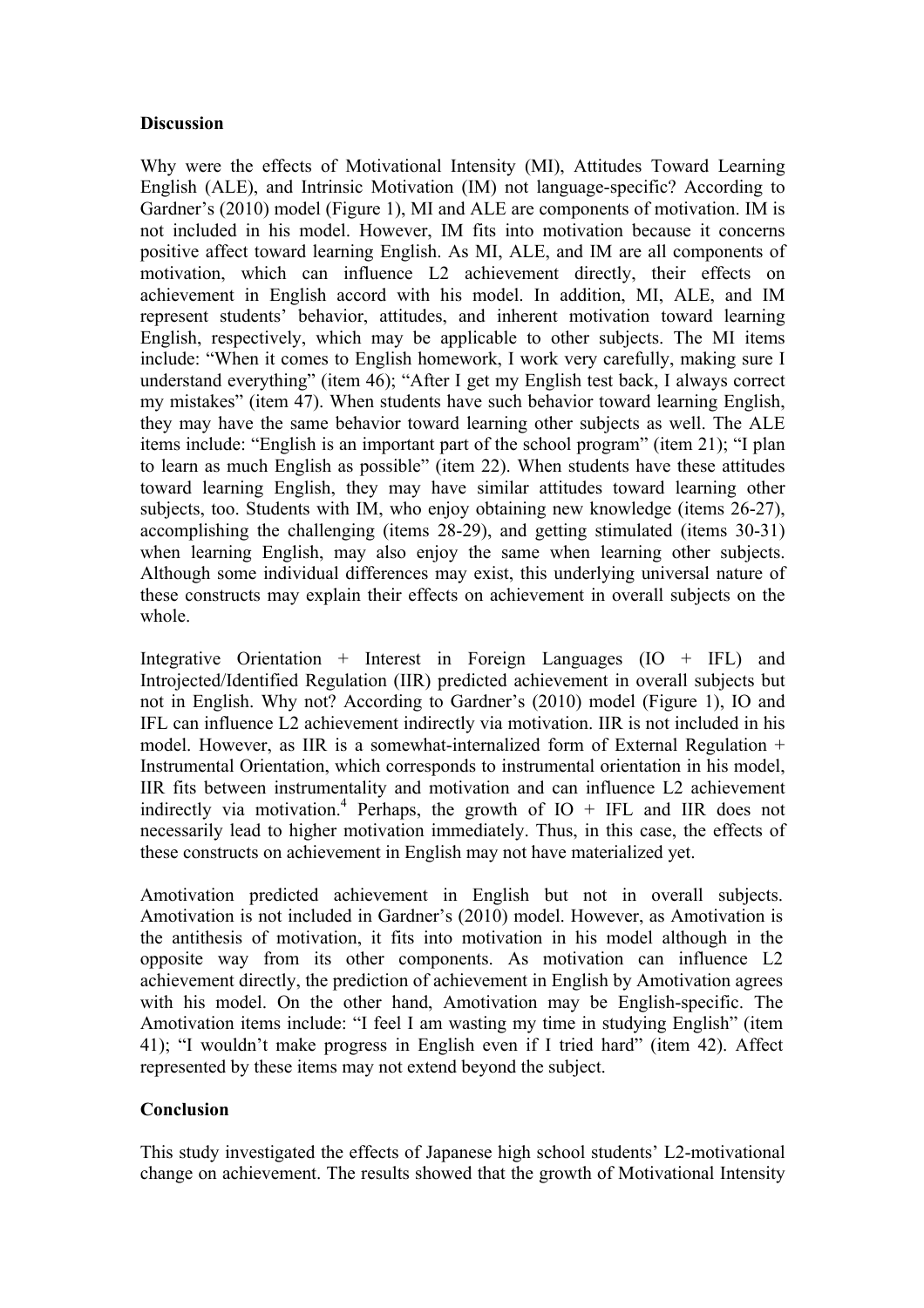(MI), Attitudes Toward Learning English (ALE), and Intrinsic Motivation (IM) predicted higher achievement in both English and overall subjects and indicated that the effects of these constructs were not language-specific.

One pedagogical implication of the results is that teachers may be encouraged to focus on MI, ALE, and IM for tangible outcomes. According to Watanabe (2017), in general, MI and ALE grew as university entrance examinations drew near. It may be natural for MI and ALE, which represent students' behavior and attitudes toward learning English, respectively, to rise as the high-stake examinations approach. Then, teachers might want to concentrate on IM. To help develop students' IM, teachers should engage students in more activities in which students learn English through their use of English. As students get better at using English, they will naturally find more enjoyment in using and learning it.

The limitations of this study include what follows. First, as the participants were from a private school whose students all intended to go to university, they do not represent the entire Japanese high school student population. Second, the achievement tests, which were similar to university entrance examinations in Japan, may not have captured the participants' full attainment (For example, the English test did not include a speaking component). Third, this is a three-year-longitudinal study: Those constructs that did not predict achievement might influence achievement in the long run. Therefore, due caution is necessary before generalizing the results of this study.

#### **Notes**

 $T^1T = 10z + 50$ . The *T* score is known as *hensachi* in Japan.

- ${}^{2}$ For example, for Language Class Anxiety (ANX) for achievement in English, the growth rate was set at 0: 1: 4.13 because the difference between the means at Time 1 and Time 3 was 4.13 times as large as the difference between the means at Time 1 and Time 2:  $(50.27 - 49.94) / (50.02 - 49.94) = 4.13$ .
- $3$ The first two loadings of the original 0: 1: 2 loadings were retained and the third loading was changed until the *t* value for the slope  $\rightarrow$  achievement parameter was at its largest value. For instance, the maximum *t* value for the slope  $\rightarrow$  achievement parameter for Motivational Intensity (MI) for achievement in English occurred when the third loading was  $3.45$ ; hence, the growth rate was set at 0: 1:  $3.45$ .
- $11$ <sup>4</sup>IIR should not be identified with motivation because it is still extrinsic and concerns separable outcome.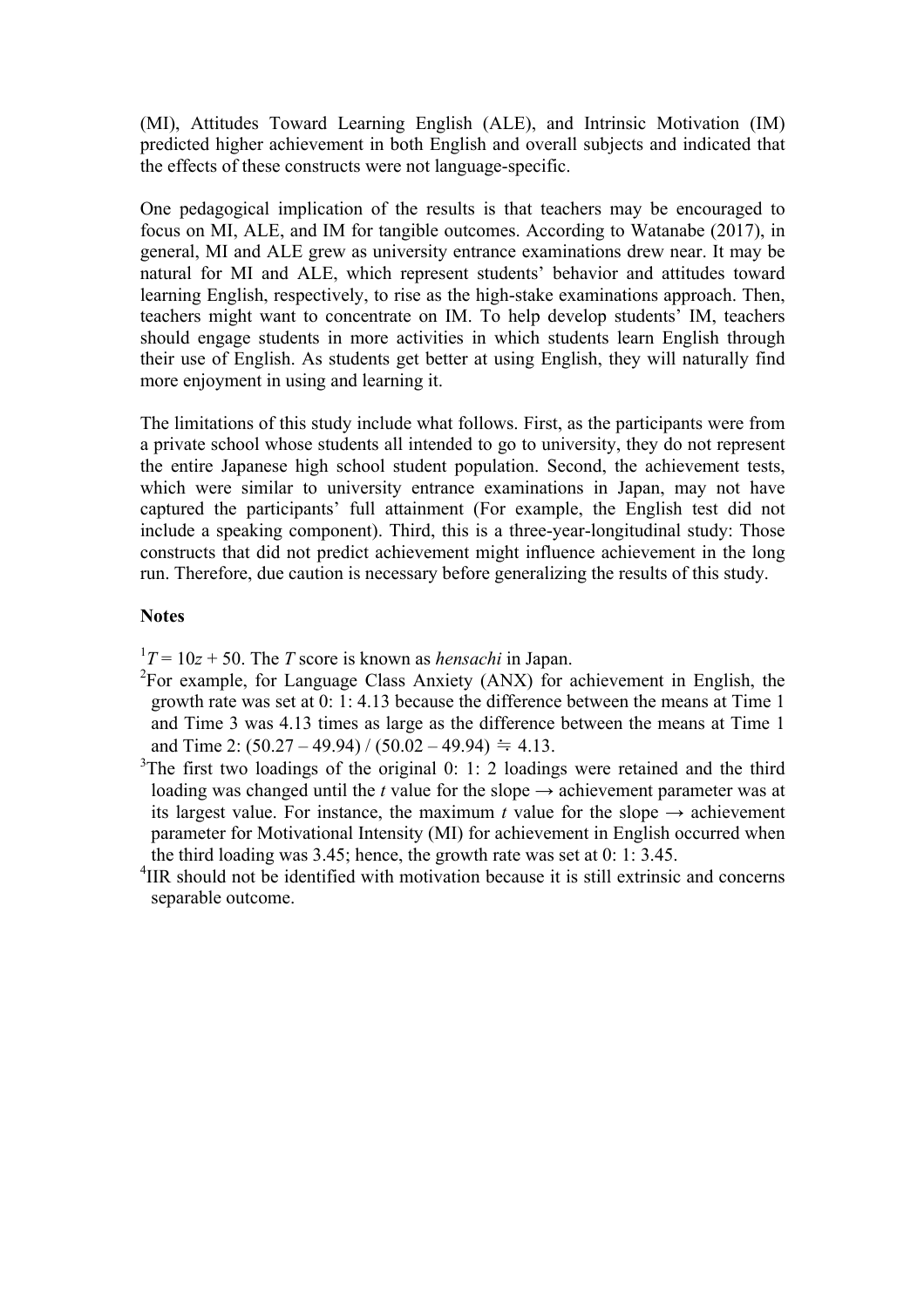#### **References**

Bentler, P. M., & Wu, E. (2007). EQS 6.1 for Windows [Computer software]. Encino, CA: Multivariate Software. URL: http://www.mvsoft.co.

Deci, E. L., & Ryan, R. M. (1985). *Intrinsic motivation and self-determination in human behavior*. New York: Plenum.

Gardner, R. C. (1985). *Social psychology and second language learning: The role of attitudes and motivation*. London: Edward Arnold.

Gardner, R. C. (2010). *Motivation and second language acquisition: The socioeducational model*. New York: Peter Lang.

Linacre, J. M., & Wright, B. D. (2009). *WINSTEPS: Multiple-choice, rating scale and partial credit Rasch analysis*. Chicago, IL: MESA Press.

MacIntyre, P. D., & Charos, C. (1996). Personality, attitudes, and affect as predictors of second language communication. *Journal of Language and Social Psychology*, *15*, 3-26.

McCroskey, J. C. (1992). Reliability and validity of the willingness to communicate scale. *Communication Quarterly*, *40*, 16-25.

McCroskey, J. C., & Richmond, V. P. (1985). *Willingness to communicate and interpersonal communication*. Paper presented at the West Virginia Symposium on Personality and Interpersonal Communication, Morgantown, WV.

Ministry of Education, Culture, Sports, Science and Technology (MEXT). (2009). *Kotogakko gakushu shido yoryo* [The course of study for high school]. Tokyo: Higashiyama Shobo.

Ministry of Education, Culture, Sports, Science and Technology (MEXT). (2013). *Ima motomerareru chikarawo takameru sogotekina gakushuno jikanno tenkai (kotogakko hen)* [A guide to teaching integrated studies as a way to develop currentlyneeded abilities: High school]. Retrieved from

http://www.mext.go.jp/component/a\_menu/education/detail/\_\_icsFiles/afieldfile/2014 /03/31/1338358\_1\_1.pdf

Noels, K. A., Clément, R., & Pelletier, L. G. (1999). Perceptions of teachers' communicative style and students' intrinsic and extrinsic motivation. *Modern Language Journal*, *83*, 23-34.

Noels, K. A., Pelletier, L. G., Clément, R., & Vallerand, R. (2000). Why are you learning a second language? Motivational orientations and self-determination theory. *Language Learning*, *50*, 57-85.

Rasch, G. (1960). *Probabilistic models for some intelligence and attainment tests*. Copenhagen: Denmark Paedagogiske Institut.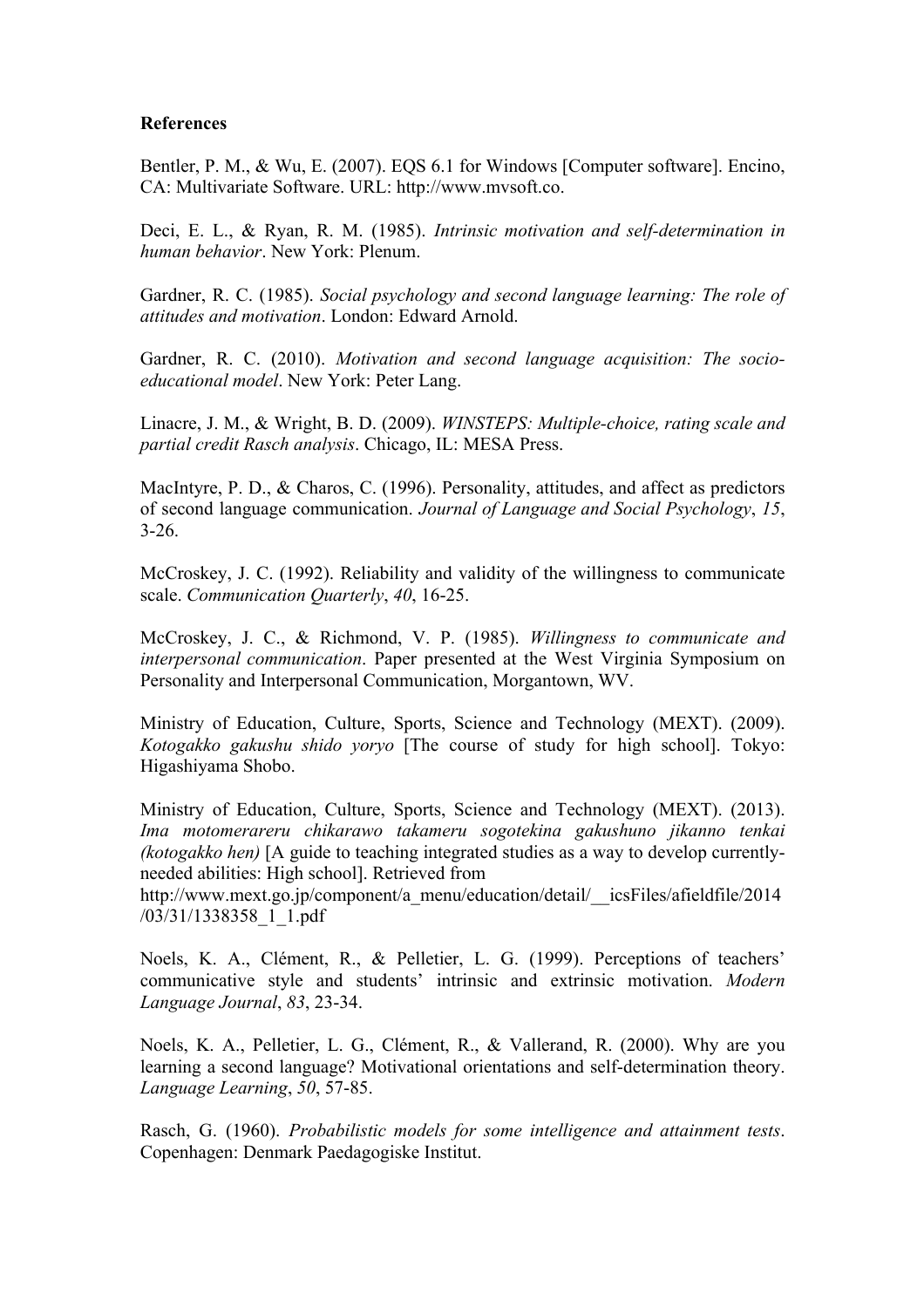Watanabe, M. (2017). Motivational Changes and Their Effects on Achievement: Japanese High School English Learners. *Proceedings of the Asian Conference on Language Learning 2017*, 203-224. Retrieved from http://papers.iafor.org/wpcontent/uploads/conference-proceedings/ACLL/ACLL2017\_proceedings.pdf

**Contact email:** michinobuwatanabe@hotmail.com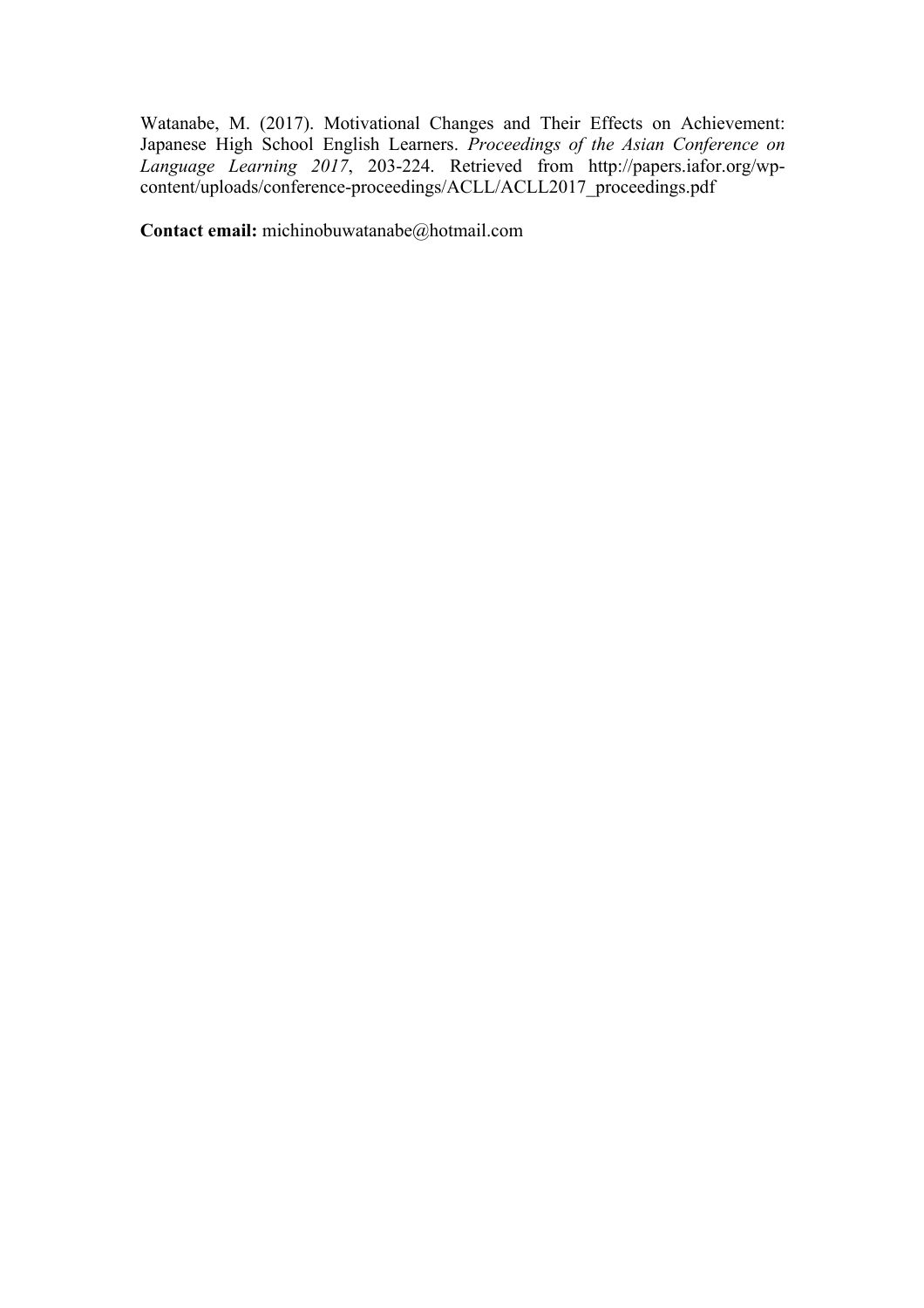# **Appendix**

## **The Questionnaire**

I. Following are statements with which some people agree and others disagree. Please indicate the extent to which you agree or disagree with each statement by checking  $(\sqrt{6})$  one of the numbers to its right. The numbers mean:

|          |          | 3       | 4        | $\mathfrak S$ |
|----------|----------|---------|----------|---------------|
|          |          |         |          |               |
| Disagree | Slightly | Neutral | Slightly | Agree         |
|          | Disagree |         | Agree    |               |

Example: Japanese soccer players are better than American soccer players. 1 2 3  $\sqrt{5}$ 

Some people would check Disagree ( 1 ), others would check Agree ( 5 ), and still others would check one of the alternatives in between (4 is checked  $(\sqrt{})$ ) in this example). There is no right or wrong answer. All that is important is that the number you checked would indicate your own feelings. Please begin.

# **Integrative Orientation**

| 1. Studying English is important for me because it will allow me to 1 2 3 4 5 |  |
|-------------------------------------------------------------------------------|--|
| meet and converse with more and varied people.                                |  |

2. Studying English is important for me because it will enable me to 1 2 3 4 5 better understand the culture of English-speaking countries.

# **Interest in Foreign Languages**

| 3. If I were visiting a foreign country, I would like to be able to<br>speak the language of the people. |  | 1 2 3 4 5 |  |
|----------------------------------------------------------------------------------------------------------|--|-----------|--|
| 4. I wish I could speak another language perfectly.                                                      |  | 1 2 3 4 5 |  |
| 5. I wish I could read books, newspapers and magazines in another 1 2 3 4 5                              |  |           |  |
| language.<br>6. I would take a foreign language in school even if it were not 1 2 3 4 5<br>required.     |  |           |  |
| 7. I enjoy meeting and listening to people who speak other 1 2 3 4 5<br>languages.                       |  |           |  |
| <b>Attitudes toward Native English Speakers</b>                                                          |  |           |  |
| 8. I have a favorable attitude towards native English speakers.                                          |  | 1 2 3 4 5 |  |
| 9. Native English speakers are trustworthy and dependable.                                               |  | 1 2 3 4 5 |  |
| 10. Native English speakers are friendly and hospitable.                                                 |  | 1 2 3 4 5 |  |

- 11. I would like to get to know native English speakers better. 1 2 3 4 5
- 11. I would like to get to know native English speakers better.  $1\ 2\ 3\ 4\ 5$ <br>12. Native English speakers are kind and generous.  $1\ 2\ 3\ 4\ 5$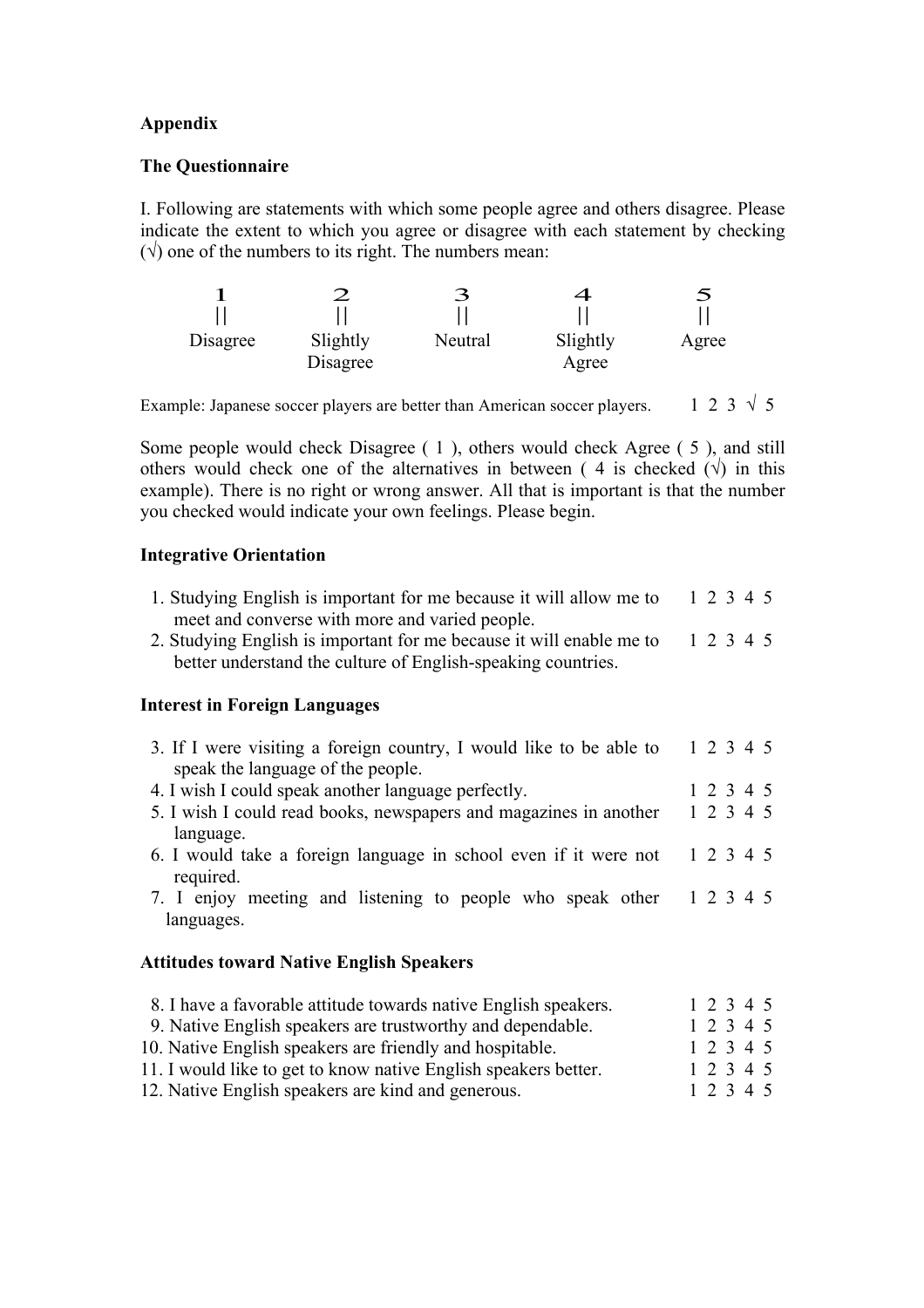## **Instrumental Orientation**

| 13. Studying English is important for me because it will make me a 1 2 3 4 5<br>more knowledgeable person.                            |  |
|---------------------------------------------------------------------------------------------------------------------------------------|--|
| 14. Studying English is important for me because I think it will 1 2 3 4 5<br>someday be useful in getting a good job.                |  |
| 15. Studying English is important for me because taking an English 1 2 3 4 5<br>test is required on university entrance examinations. |  |
| <b>Language Class Anxiety</b>                                                                                                         |  |

| 16. It embarrasses me to volunteer answers in our English class.           | 1 2 3 4 5 |
|----------------------------------------------------------------------------|-----------|
| 17. I feel that the other students speak English better than I do.         | 1 2 3 4 5 |
| 18. I get nervous and confused when I am speaking in my English            | 1 2 3 4 5 |
| class.                                                                     |           |
| 19. I am afraid the other students will laugh at me when I speak 1 2 3 4 5 |           |
| English.                                                                   |           |

# **Attitudes toward Learning English**

| 20. I enjoy learning English.                                          | 1 2 3 4 5 |
|------------------------------------------------------------------------|-----------|
| 21. English is an important part of the school program.                | 1 2 3 4 5 |
| 22. I plan to learn as much English as possible.                       | 1 2 3 4 5 |
| 23. I would rather spend my time on subjects other than English.       | 1 2 3 4 5 |
| 24. I think that learning English is dull.                             | 1 2 3 4 5 |
| 25. When I leave school, I shall give up the study of English entirely | 1 2 3 4 5 |
| because I am not interested in it.                                     |           |

II. Following are some possible reasons why one studies (or does not study) English. Please indicate the extent to which you agree or disagree with each reason by checking  $(\sqrt{)}$  one of the numbers to its right. The numbers mean:

|          |                      | 3       | 4                 | ᠫ     |
|----------|----------------------|---------|-------------------|-------|
| Disagree | Slightly<br>Disagree | Neutral | Slightly<br>Agree | Agree |

### **Intrinsic Motivation: Knowledge**

| 26. For the pleasure I get in finding out new things. | 1 2 3 4 5 |
|-------------------------------------------------------|-----------|
|-------------------------------------------------------|-----------|

27. Because I enjoy the feeling of learning about English-speaking 1 2 3 4 5 people and their way of life.

## **Intrinsic Motivation: Accomplishment**

| 28. For the enjoyment I experience when I understand a difficult idea 1 2 3 4 5 |  |  |           |  |
|---------------------------------------------------------------------------------|--|--|-----------|--|
| in English.                                                                     |  |  |           |  |
| 29 For the satisfaction I feel when I am doing difficult exercises in           |  |  | 1 2 3 4 5 |  |

29. For the satisfaction I feel when I am doing difficult exercises in 1 2 3 4 5 English.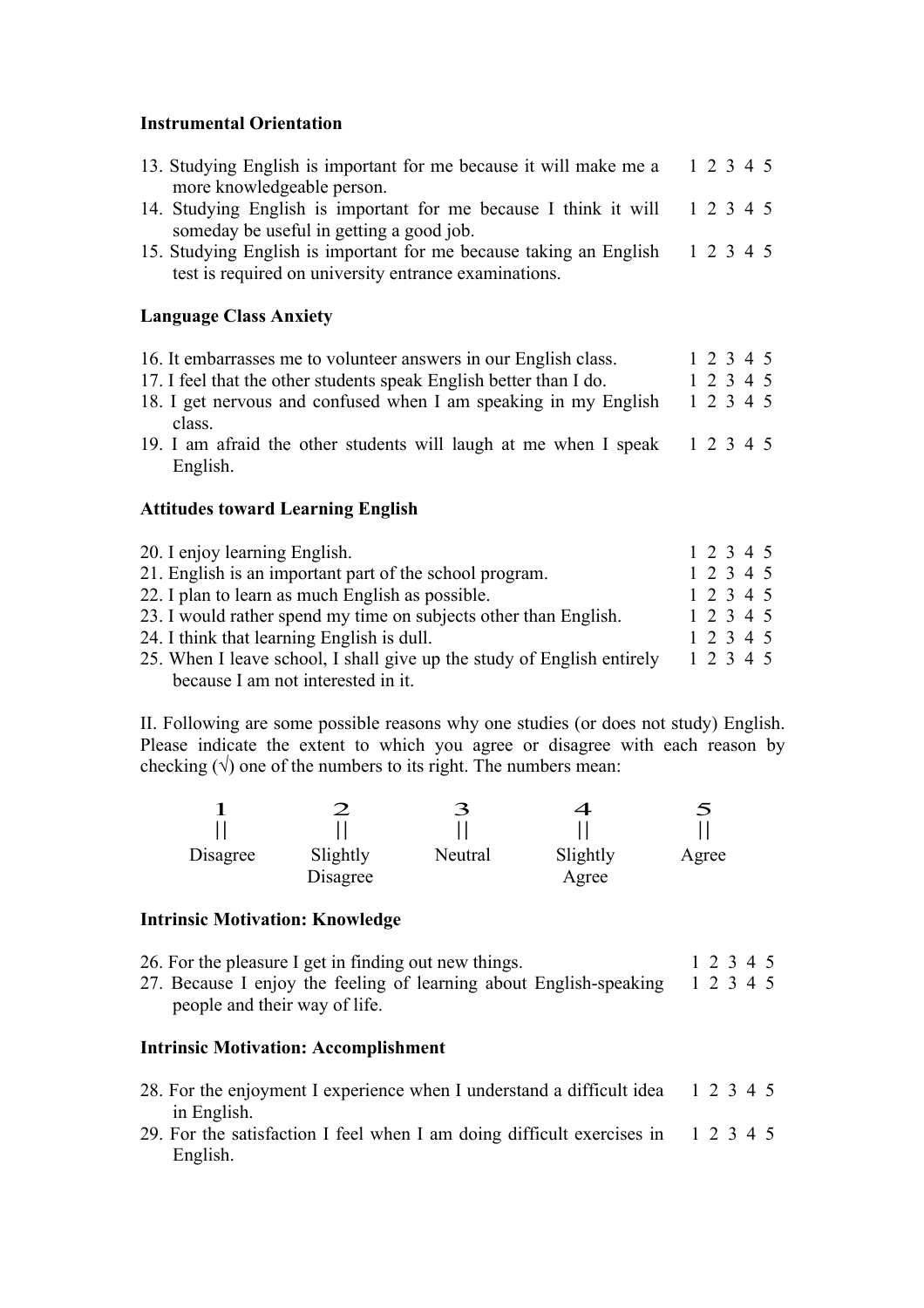## **Intrinsic Motivation: Stimulation**

| 30. For the 'high' that I get while speaking English.<br>31. For the pleasure I get from hearing English spoken by English- 1 2 3 4 5<br>speaking people.                                                                          |  | 1 2 3 4 5                           |  |
|------------------------------------------------------------------------------------------------------------------------------------------------------------------------------------------------------------------------------------|--|-------------------------------------|--|
| <b>Introjected/Identified Regulation</b>                                                                                                                                                                                           |  |                                     |  |
| 32. Because I think it is important for my personal development.<br>33. Because I choose to be the kind of person who can speak English.<br>34. Because I choose to be the kind of person who can speak more<br>than one language. |  | 1 2 3 4 5<br>1 2 3 4 5<br>1 2 3 4 5 |  |
| 35. Because I would feel guilty if I didn't know English.<br>36. Because I would feel ashamed if I had English-speaking friends<br>but couldn't speak to them in English.                                                          |  | 1 2 3 4 5<br>1 2 3 4 5              |  |
| 37. Because with my ability I should do well in English.                                                                                                                                                                           |  | 1 2 3 4 5                           |  |
| <b>External Regulation</b>                                                                                                                                                                                                         |  |                                     |  |
| 38. In order to succeed in university entrance examinations.<br>39. In order to get a good job in the future.<br>40. In order to get a good position in society.<br>Amotivation                                                    |  | 1 2 3 4 5<br>1 2 3 4 5<br>1 2 3 4 5 |  |
|                                                                                                                                                                                                                                    |  |                                     |  |

| 41. I feel I am wasting my time in studying English.          |  |  | 1 2 3 4 5 |
|---------------------------------------------------------------|--|--|-----------|
| 42. I wouldn't make progress in English even if I tried hard. |  |  | 1 2 3 4 5 |
| 43. I don't know why I study English.                         |  |  | 1 2 3 4 5 |

III. In the following, please circle the alternative (a or b or c) which appears most applicable to you. We would urge you to be accurate because the success of this investigation depends upon it.

# **Motivational Intensity**

44. If English were not taught in school, I would:

- a) pick up English in everyday situations (i.e., read English books and newspapers, try to speak it to foreigners, etc.).
- b) not bother learning English at all.
- c) try to obtain lessons in English somewhere else.
- 45. When I have a problem understanding something in English class, I:
- a) always ask the teacher or look it up in the dictionary or the study aid.
- b) ask the teacher or look it up in the dictionary or the study aid just before the test.
- c) do nothing and forget about it.

46. When it comes to English homework, I:

- a) put some effort into it, but not as much as I could.
- b) work very carefully, making sure I understand everything.
- c) just skim over it.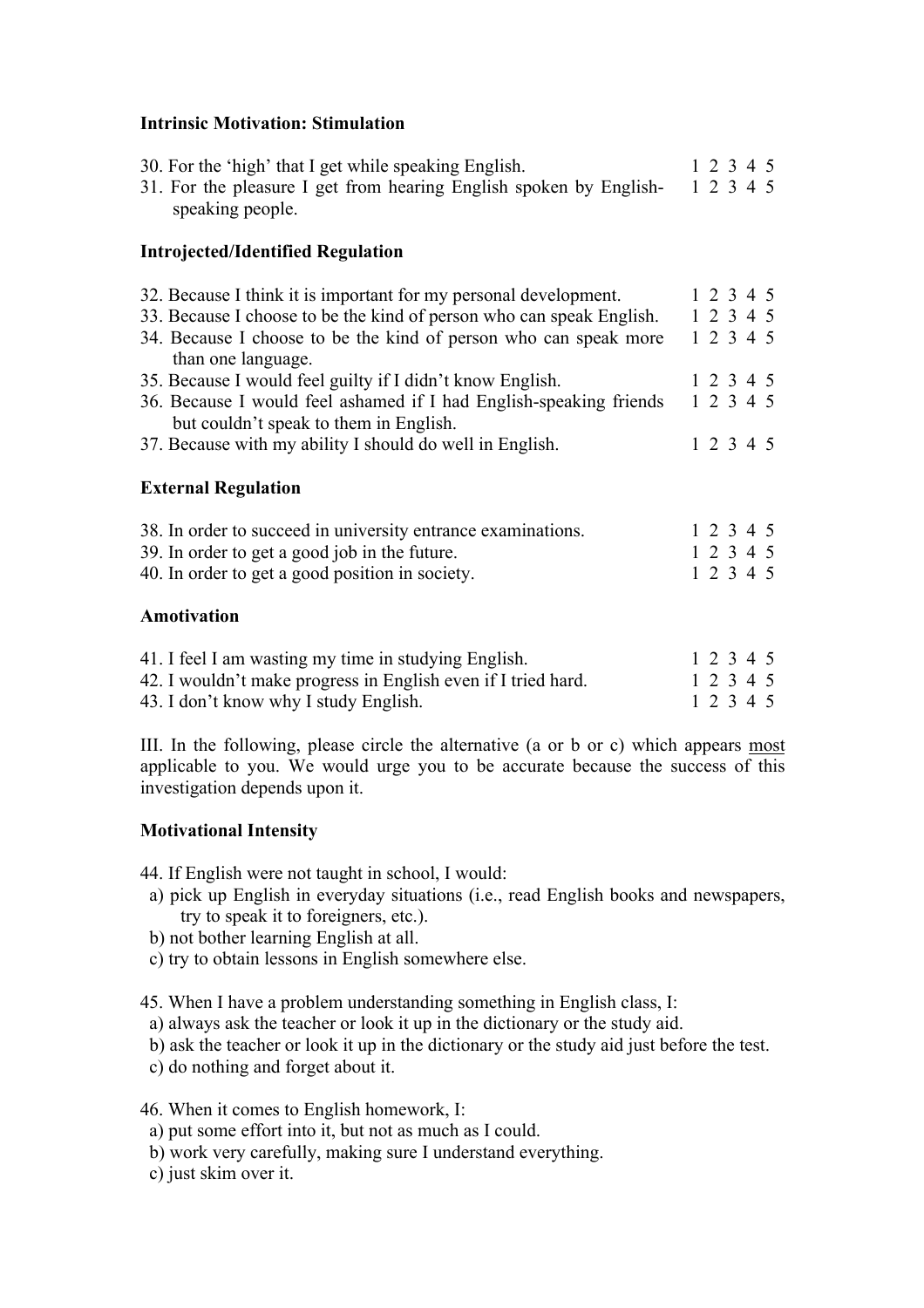47. After I get my English test back, I:

- a) always correct my mistakes.
- b) do nothing and just forget it.
- c) look it over, but don't bother correcting mistakes.

48. If there were a local English TV station, I would:

- a) never watch it.
- b) turn it on occasionally.
- c) try to watch it often.

# **Desire to Learn English**

49. During English class, I would like:

- a) to have a combination of English and Japanese spoken.
- b) to have as much Japanese as possible spoken.
- c) to have only English spoken.

50. If it were up to me whether or not to take English, I:

- a) would definitely take it.
- b) would drop it.
- c) don't know whether I would take it or not.

51. If I had the opportunity to see an English play, I would:

- a) go only if I have nothing else to do.
- b) definitely go.
- c) not go.

52. If there were English-speaking families in my neighborhood, I would:

- a) never speak English to them.
- b) speak English with them sometimes.
- c) speak English with them as much as possible.

53. If I knew enough English, I would read English magazines and newspapers:

- a) as often as I could.
- b) never.

c) not very often.

### **Willingness to Communicate**

IV. The last questions. Imagine that you live in an English-speaking country and face the following 19 situations. You have completely free choice to initiate or avoid communication. Please indicate in the underlined space at the left the percentage of times you would choose to communicate in English in each type of situation.

0 % = never, 100 % = always

- 54. Talk with an acquaintance in an elevator.
- 55. Talk with a stranger on the bus.
- 56. Speak in public to a group (about 30 people) of strangers.